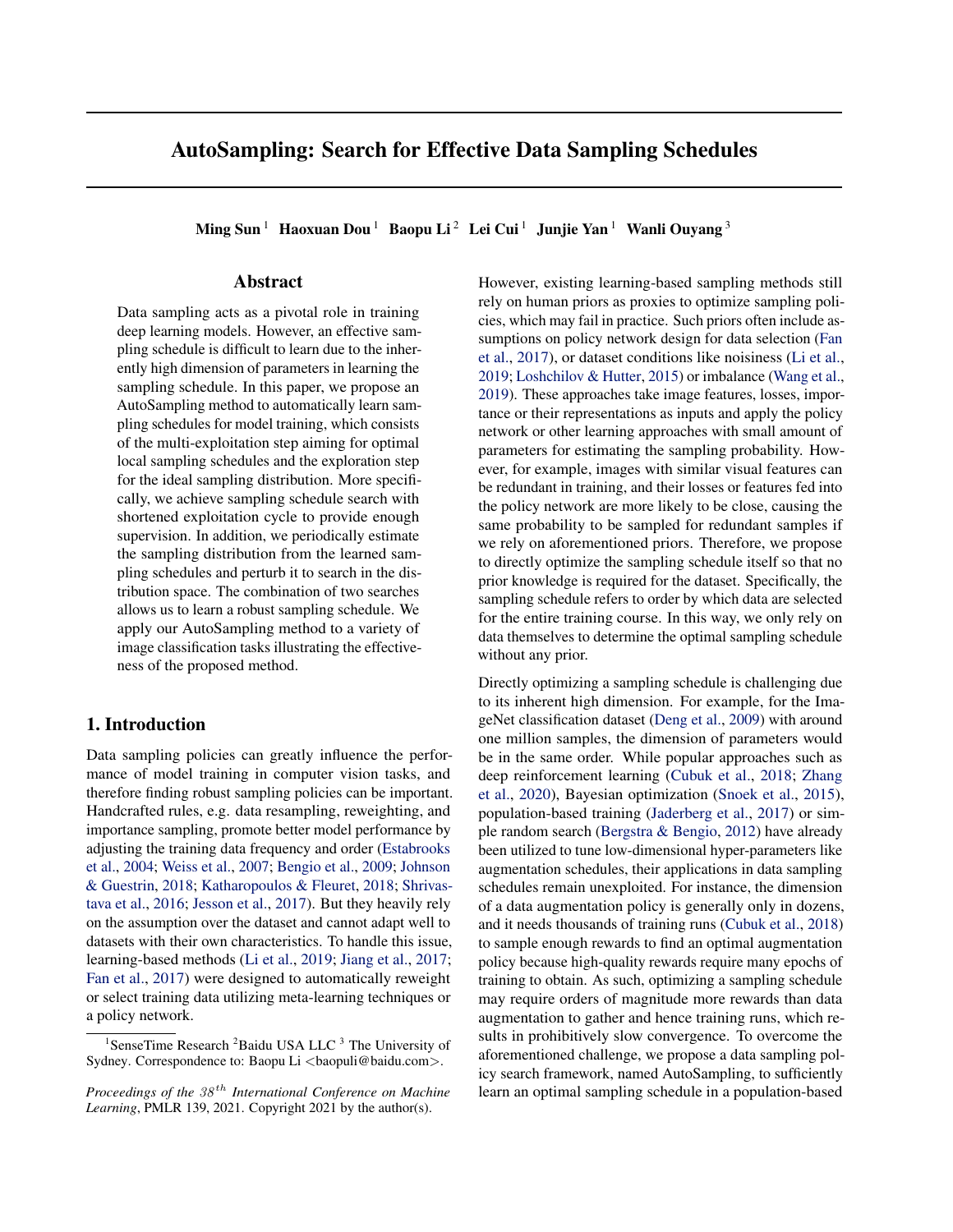<span id="page-1-0"></span>training fashion [\(Jaderberg et al.,](#page-9-0) [2017\)](#page-9-0). Unlike previous methods, which focus on collecting long-term rewards and updating hyper-parameters or agents offline, our AutoSampling method collects rewards online with a shortened collection cycle but without priors. Specifically, the AutoSampling collects rewards within several training iterations, tens or hundred times shorter than that in existing works [\(Ho](#page-9-0) [et al.,](#page-9-0) [2019;](#page-9-0) [Cubuk et al.,](#page-9-0) [2018\)](#page-9-0). In this manner, we provide the search process with much more frequent feedback to ensure sufficient optimization of the sampling schedule. Each time when a few training iterations pass, we collect the rewards from the previous several iterations, accumulate them and later update the sampling distribution using the rewards. Then, we perturb the sampling distribution to search in distribution space, and use it to generate new mini-batches for later iterations, which are recorded into the output sampling schedule. As illustrated in Sec. [5.2,](#page-4-0) shortened collection cycles with less interference can also better reflect the training value of each data.

Our contributions are as follows:

- To our best knowledge, we are the first to propose to directly learn a robust sampling schedule from the data themselves without any prior or condition on the dataset.
- We propose the AutoSampling method to handle the optimization difficulty due to the high dimension of sampling schedules, and efficiently learn a robust sampling schedule through shortened reward collection cycle and online update of the sampling schedule.

Comprehensive experiments on CIFAR-10/100 and ImageNet datasets [\(Krizhevsky,](#page-9-0) [2009;](#page-9-0) [Deng et al.,](#page-9-0) [2009\)](#page-9-0) with different networks show that the Autosampling can increase the top-1 accuracy by up to 2.85% on CIFAR-10, 2.19% on CIFAR-100, and 2.83% on ImageNet.

## 2. Background

#### 2.1. Related Works

Data sampling is of great significance to deep learning, and has been extensively studied. Approaches with humandesigned rules take pre-defined heuristic rules to modify the frequency and order by which training data is presented. In particular, one intuitive method is to resample or reweight data according to their frequencies, difficulties or importance in training [\(Estabrooks et al.,](#page-9-0) [2004;](#page-9-0) [Weiss et al.,](#page-10-0) [2007;](#page-10-0) [Drummond et al.,](#page-9-0) [2003;](#page-9-0) [Bengio et al.,](#page-9-0) [2009;](#page-9-0) [Lin et al.,](#page-9-0) [2017;](#page-9-0) [Shrivastava et al.,](#page-10-0) [2016;](#page-10-0) [Loshchilov & Hutter,](#page-9-0) [2015;](#page-9-0) [Wang](#page-10-0) [et al.,](#page-10-0) [2019;](#page-10-0) [Johnson & Guestrin,](#page-9-0) [2018;](#page-9-0) [Katharopoulos &](#page-9-0) [Fleuret,](#page-9-0) [2018;](#page-9-0) [Byrd & Lipton,](#page-9-0) [2018;](#page-9-0) [Jesson et al.,](#page-9-0) [2017\)](#page-9-0). These methods have been widely used in imbalanced training or hard mining problems. However, they are often restricted to certain tasks and datasets based on which they are proposed, and their ability to generalize to a broader range of tasks with different data distribution may be limited. In another word, these methods often implicitly assume certain conditions on the dataset, such as cleanness or imbalance. In addition, learning-based methods have been proposed for finding suitable sampling schemes automatically. For example, methods using meta-learning or reinforcement learning are taken to automatically select or reweight data during training [\(Li et al.,](#page-9-0) [2019;](#page-9-0) [Jiang et al.,](#page-9-0) [2017;](#page-9-0) [Ren et al.,](#page-10-0) [2018;](#page-10-0) [Fan et al.,](#page-9-0) [2017\)](#page-9-0), but they are only tested on small-scale or noisy datasets. Whether or not they can generalize over tasks of other datasets still remain untested. In this work, we directly study the data sampling without any prior, and we also investigate its wide generalization ability across different datasets such as CIFAR-10, CIFAR-100 and ImageNet using many typical networks.

As for hyper-parameter tuning, popular approaches such as deep reinforcement learning [\(Cubuk et al.,](#page-9-0) [2018;](#page-9-0) [Zhang](#page-10-0) [et al.,](#page-10-0) [2020\)](#page-10-0), Bayesian optimization [\(Snoek et al.,](#page-10-0) [2015\)](#page-10-0) or simply random search [\(Bergstra & Bengio,](#page-9-0) [2012\)](#page-9-0) have already been utilized to tune low-dimensional hyperparameters and proven to be effective. Nevertheless, they have not been adopted to find good sampling schedules due to its inherent high dimension. Some recent works tackle the challenge of optimizing high-dimensional hyperparameter. [\(MacKay et al.,](#page-9-0) [2019\)](#page-9-0) uses structured bestresponse functions and [\(Jonathan Lorraine,](#page-9-0) [2019\)](#page-9-0) achieves this goal through the combinations of the implicit function theorem and efficient inverse Hessian approximations. However, they have not been tested on the task of optimizing sampling schedules, which is the major focus of our work in this paper.

#### 2.2. Population Based Training

Hyper-parameter tuning task can be framed as a bi-level optimization problem with the following objective function,

$$
\min_{h \in \mathcal{H}} \mathcal{L}(\theta^*, h)
$$
  
subject to  $\theta^* = \underset{\theta \in \Theta}{\arg \min} \mathcal{L}(\theta, h)$  (1)

where  $\theta$  represents the model weight and  $h =$  $(h_1, h_2, \dots, h_T)$  is the hyper-parameter schedule for T training intervals. Population based training (PBT) [\(Jader](#page-9-0)[berg et al.,](#page-9-0) [2017\)](#page-9-0) solves the bi-level optimization problem by training a population  $P$  of child models in parallel with different hyper-parameter schedules initialized:

$$
\mathcal{P} = \{(\theta_i, h_i, t)\}_{i=1}^{N_p} \tag{2}
$$

where  $\theta_i$ ,  $h_i$  respectively represents the child model weight, the corresponding hyper-parameter schedule for the training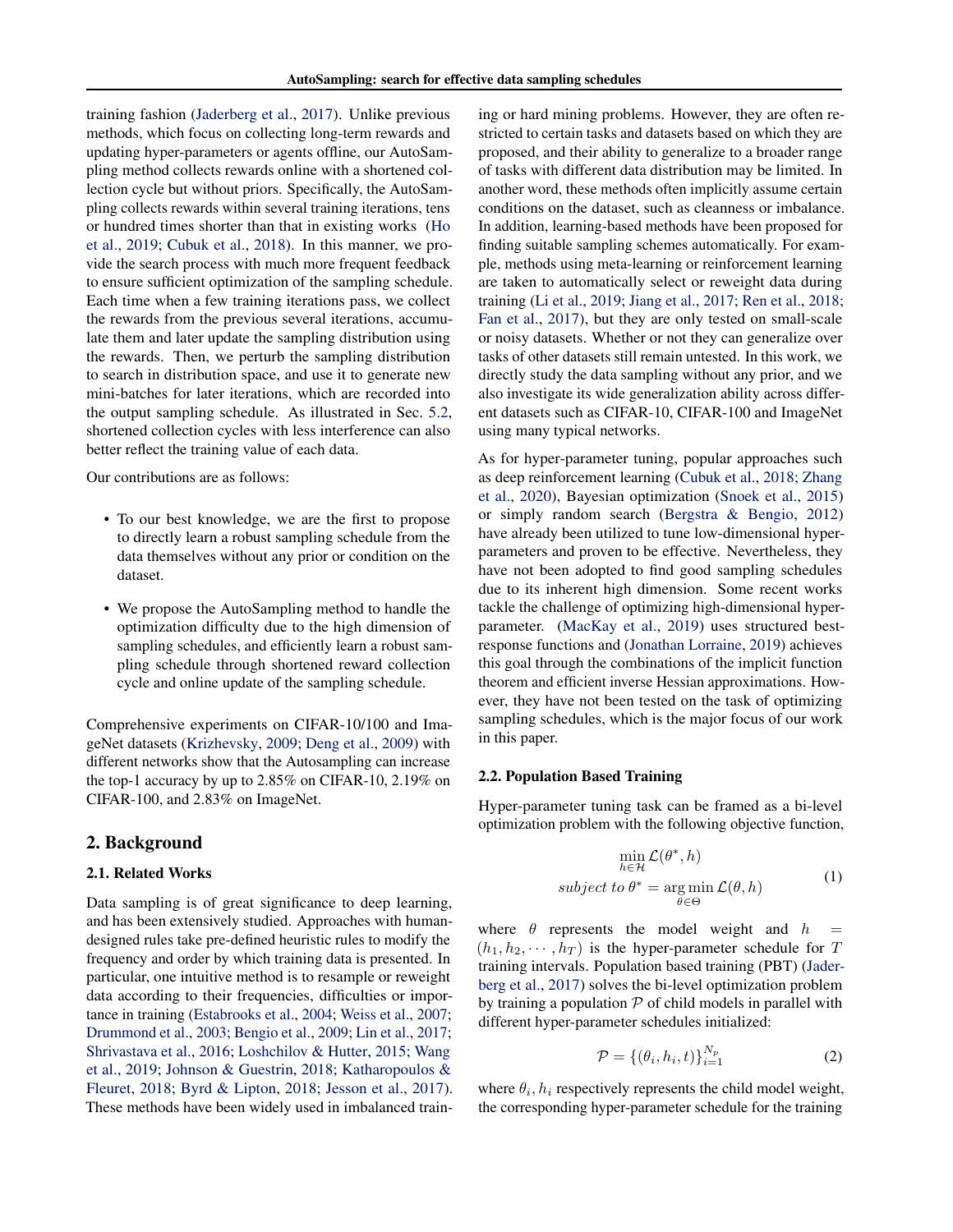AutoSampling: search for effective data sampling schedules



Figure 1. Overview of AutoSampling illustrated through one multi-exploitation-and-exploration cycle. a) The multi-exploitation step, illustrated by the left half, is the process of learning optimal sampling schedule locally. The same color of model for each worker indicates that the same model weight is cloned into it. Also for simplicity, in this figure we adopt the exploitation interval of length 1. b) The exploration step, shown by the right half, is to search in the sampling distribution space. Specifically, we estimate the sampling distribution from the schedules collected in the multi-exploitation step and perturb it to generate new sampling schedules for all workers.

interval t on worker i, and  $N_p$  is the number of workers. PBT proceeds in intervals, which usually consist of several epochs of training. During the interval, the population of models are trained in parallel to finish the lower-level optimization of weights  $\theta_i$ .

Between intervals, an exploit-and-explore procedure is adopted to conduct the upper-level optimization of the hyperparameter schedule. In particular for interval  $t$ , to exploit child models are evaluated on a held-out validation dataset:

$$
h_t^*, \theta_t^* = \underset{p_i = (\theta_i, h_i, t) \in \mathcal{P}}{\arg \max} \text{eval}(\theta_i, h_i)
$$
  

$$
\theta^* \to \theta_i, i = 1, \cdots, N_p
$$
 (3)

The best performing hyper-parameter setting  $h_t^*$  is recorded and the top-performing model  $\theta_t^*$  is broadcasted to all workers. To explore, new hyper-parameter schedules are initialized for interval  $t + 1$  with different random seeds on all workers, which can be viewed as a search in the hyperparameter space. The next exploit-and-explore cycle will then be continued. In the end, the top-performing hyperparameter schedule  $h^* = (h_1^*, h_2^*, \cdots, h_T^*)$  can be obtained.

PBT is applied to tune low-dimenisal hyper-parameters such as data augmentation schedules [\(Ho et al.,](#page-9-0) [2019;](#page-9-0) [Jaderberg](#page-9-0) [et al.,](#page-9-0) [2017\)](#page-9-0). However, it cannot be directly used for finding sampling strategies due to the high dimension. For instance, in PBA [\(Ho et al.,](#page-9-0) [2019\)](#page-9-0) 3200 epochs of training are needed to optimize 60 hyper-parameters for data augmentation, and a linear up-scaling to learning sampling schedule in CIFAR-100 would require prohibitively 2.67 million epochs. Unlike PBT, our AutoSampling adopts a multi-exploitation-andexploration structure, leading to much shorter reward collection cycles that contribute to much more effective rewards

for sufficient optimization within a practical computational budget.

## 3. Preliminaries

Considering the bi-level optimization problem detailed by Equation[.1](#page-1-0) over a training dataset  $D$ , we define a sampling schedule to be an enumerated collection of data from dataset D for training the model, that is,  $h = (x_1, \dots, x_N) \in D^N$ , with each  $x_i$  sampled from D. We use N to denote the total number of data trained for the task of optimizing the model weight  $\theta$ . The product of N copies of dataset D constructs the search space  $\mathcal{H} = D^N$  of sampling schedules, from which we wish to find an optimal sampling schedule to solve the aforementioned bi-level optimization problem:

$$
\min_{h \in \mathcal{H} = D^N} \mathcal{L}(\theta^*, h)
$$
  
subject to  $\theta^* = \underset{\theta \in \Theta}{\arg \min} \mathcal{L}(\theta, h)$  (4)

Note a sampling schedule may also be represented as an enumerated collection of several sampling sub-schedules. For instance, a sampling schedule  $h$  can be denoted as  $h = \{h_i | i = 1, \dots, k\}$  where h is the concatenation of  $(h_1, \cdots, h_k)$ .

## 4. AutoSampling with Searching

The overview of our AutoSampling is illustrated in Fig.1. AutoSampling alternately runs multi-exploitation step and exploration step. In the exploration step, we 1) update the sampling distribution using the rewards collected from the multi-exploitation step (the sampling distribution is uni-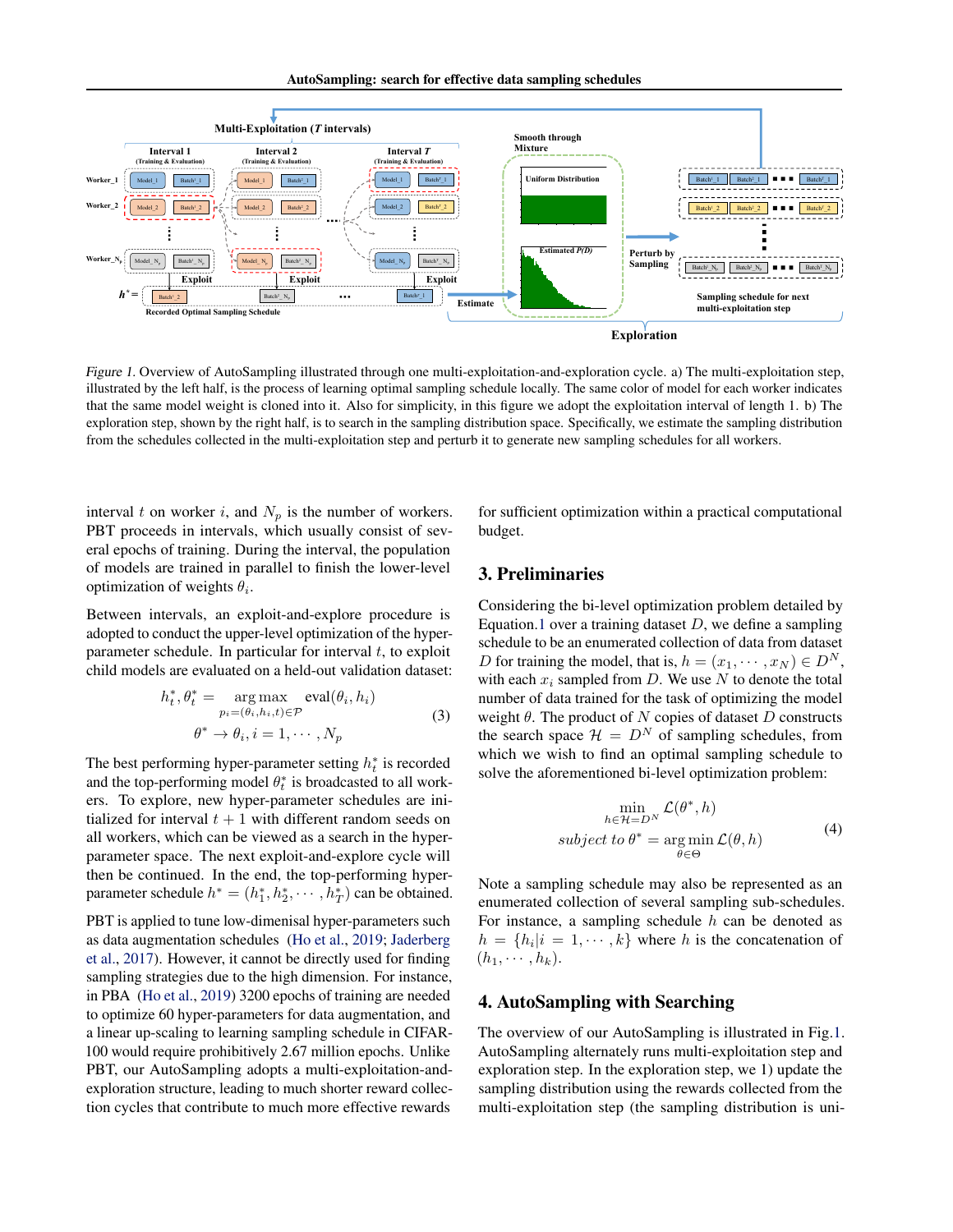<span id="page-3-0"></span>

| <b>Algorithm 1</b> The Multi-Exploitation Step |  |  |  |  |  |  |  |
|------------------------------------------------|--|--|--|--|--|--|--|
|------------------------------------------------|--|--|--|--|--|--|--|

|                           |                                                                          |  | <b>Input:</b> Training dataset $D$ , population $\mathcal{P}$                      |  |
|---------------------------|--------------------------------------------------------------------------|--|------------------------------------------------------------------------------------|--|
|                           |                                                                          |  | $\{(\theta_i, h_i, t)\}_{i=1}^{N_p}$ , population size $N_p$ , number of exploita- |  |
|                           |                                                                          |  | tion intervals $T$ , exploitation interval length $N_s$                            |  |
|                           | Initialize $H^* \leftarrow ()$                                           |  |                                                                                    |  |
|                           | for $t=1$ to $T$ do                                                      |  |                                                                                    |  |
|                           | for $i = 1$ to $N_s$ do                                                  |  |                                                                                    |  |
|                           | for $(\theta_i, h_{t,i}, t) \in \mathcal{P}$ do                          |  |                                                                                    |  |
|                           | $\theta_i \leftarrow \bigtriangledown \mathcal{L}(\theta_i, h_{t,i})$    |  | update the weight of child                                                         |  |
|                           | model i                                                                  |  |                                                                                    |  |
|                           | end for                                                                  |  |                                                                                    |  |
|                           | $h_t^*, \theta_t^* = \arg \max_{\mathcal{P}} \text{eval}(\theta_i, h_i)$ |  |                                                                                    |  |
|                           | $H^* \leftarrow H^* + h_t^*$                                             |  | update the sampling for                                                            |  |
|                           | child model i                                                            |  |                                                                                    |  |
|                           | for $i=1$ to $N_n$ do                                                    |  |                                                                                    |  |
|                           | $\theta_i \leftarrow \theta_i^*$                                         |  | clone the optimal weight                                                           |  |
|                           | end for                                                                  |  |                                                                                    |  |
| end for                   |                                                                          |  |                                                                                    |  |
| end for                   |                                                                          |  |                                                                                    |  |
| Return $H^*, \mathcal{P}$ |                                                                          |  |                                                                                    |  |

form distribution initially); 2) perturb the updated sampling distribution for child models so that different child models have different sampling distributions; 3) use the corresponding perturbed sampling distribution for each child model to sample mini-batches of training data. In the multiexploitation step, we 1) train multiple child models using the mini-batches sampled from the exploration step; 2) collect short-term rewards from the child models. AutoSampling finishes with a recorded top-performing sampling schedule, which can be transferred to other models.

#### 4.1. Multi-Exploitation by Searching in the Data Space

In the multi-exploitation step, we aim to search locally in the data space by collecting short-term rewards and subschedules. Specifically, we wish to learn a sampling schedule for  $T$  exploitation intervals. In each interval, there are a population  $P$  of  $N_p$  child models. We denote  $h_{t,i}$ as the training data sub-schedule in the  $t^{th}$  interval for the  $i^{th}$  child model. When all of the T exploitation intervals for the  $i^{th}$  child model are considered, we have  $\mathbf{H}_{i} = {\mathbf{h}_{t,i}|t = 1, ..., T} = (x_1, \cdots, x_{N_T})$ , where  $N_T$  is the number of training data used for this multi-exploitation step. Each interval consists of  $N_s$  training iterations that is also equivalent to  $N_s$  training mini-batches, where  $N_s$ is the length of the interval. AutoSampling is expected to produce a sequence of training samples, denoted by  $H^*$ , so that a given model is optimally trained. The population  ${H_i}$  forms the local search space, from which we aim to search for an optimal sampling schedule  $H^*$ .

Given the population  $P$ , we train them in parallel on  $N_p$ workers for interval t. Once the interval of data  $h_{t,i}$  con-

| <b>Algorithm 2 Search based AutoSampling</b>                                     |
|----------------------------------------------------------------------------------|
| <b>Input:</b> Training dataset D, population size $N_p$                          |
| Initialize $H^* \leftarrow (0, P(D) \leftarrow \text{uniform}(D)$ and initialize |
| child models $\theta_1, \cdots, \theta_{N_n}$                                    |
| while not end of training <b>do</b>                                              |
| for $i=1$ to $N_p$ do                                                            |
| Sample $h_i$ from Mixture(log( $P(D) + \beta$ ), $N_u \times$                    |
| uniform $(D)$                                                                    |
| end for                                                                          |
| Initialize $\mathcal{P} = \{(\theta_i, h_i, t)\}_{i=1}^{N_p}$                    |
| $H^*, \mathcal{P} \leftarrow$ Alg.1                                              |
| Estimate $P(D)$ according to Equation (6)                                        |
| Update $P(D)$ according to Equation (7)                                          |
| $H^* \leftarrow H^* + H^*$                                                       |
| end while                                                                        |
| <b>Return</b> $H^*$ , $P(D)$                                                     |

taining  $N<sub>s</sub>$  training batches have been used for training, we evaluate all child models and use the top evaluation performance as the reward. According to the reward, we record the top-performing weight and sub-schedule for the current interval  $t$ , in particular,

$$
h_t^*, \theta_t^* = \underset{p_i = (\theta_i, h_i, t) \in \mathcal{P}}{\arg \max} \text{eval}(\theta_i, h_{t,i}) \tag{5}
$$

On the other hand, we update all child model weights of  $\mathcal P$  by cloning into them with the top-performing weight  $\theta_t^*$ so we can continue searching based on the most promising child. We continue the exploit steps through all exploitation intervals, record and output the recorded optimal sampling schedule  $\mathbf{H}^* = \{h_1^*, h_2^*, \cdots, h_T^*\}$  for the multi-exploitation step. By using exploitation interval of mini-batches rather than epochs or even entire training runs adopted by earlier methods, AutoSampling may yield a better and more robust sampling schedule. It should be pointed out that even though in AutoSampling rewards are collected within a much shorter interval, they remain effective. As we directly optimize the sampling schedule, we are concerned with only the data themselves. The short-term rewards reflect the training value of data from the exploitation interval they are collected. But for global hyper-parameters such as augmentation schedules, short-term rewards may lead to inferior performance as these hyper-parameters are concerned with the overall training outcome. We describe the multi-exploitation step with details in Alg.1.

#### 4.2. Exploration by Searching in Sampling Distribution Space

In the exploration, we search in the sampling distribution space by updating and perturbing the sampling distribution. We first estimate the underlying sampling distribution  $P(D)$ from the top sampling schedule  $h^*$  produced in the multi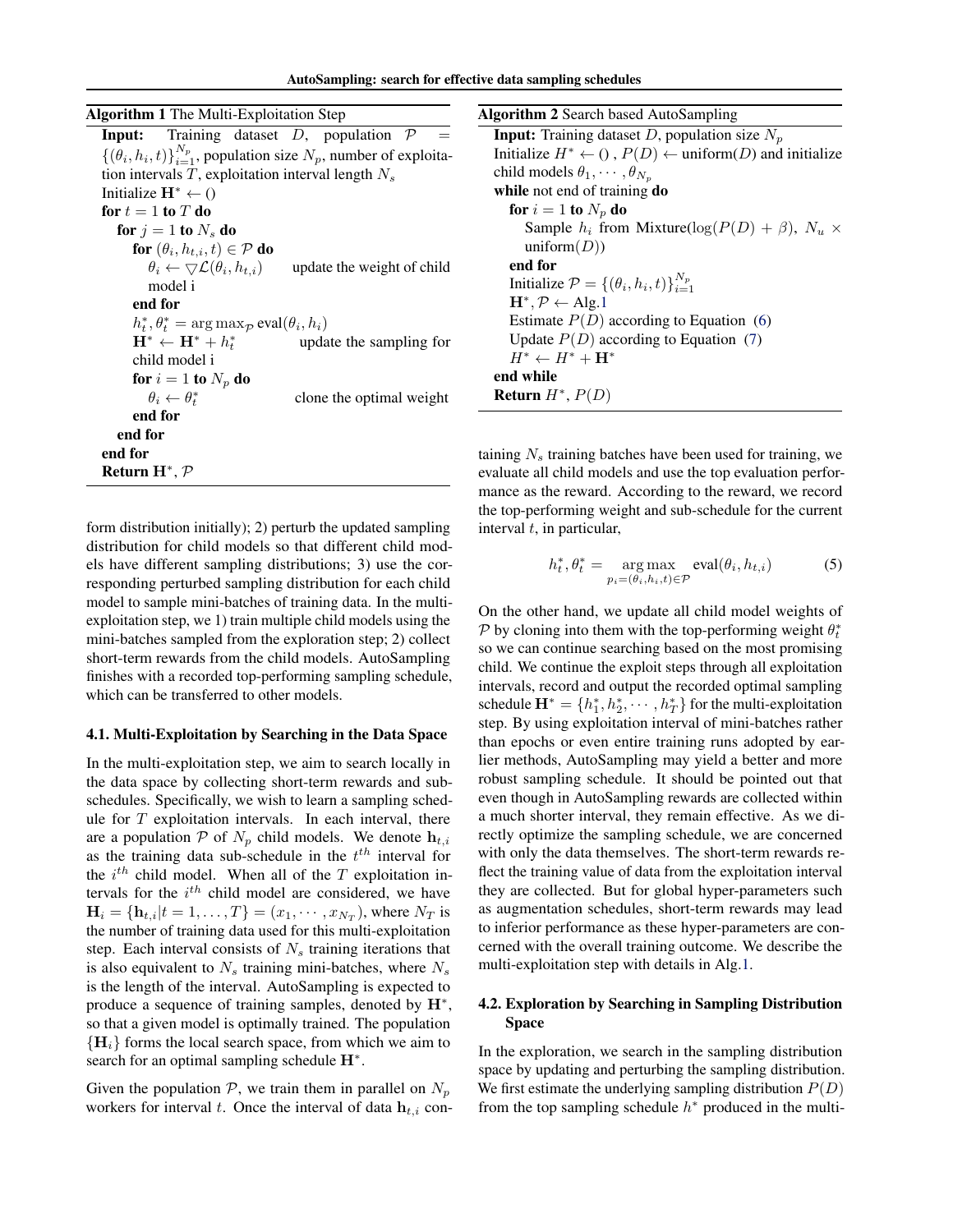<span id="page-4-0"></span>exploitation, that is, for  $x \in D$ ,

$$
P(x) = \frac{count(x \in \mathbf{H}^*)}{\sum_{x \in D} count(x \in \mathbf{H}^*)}
$$
(6)

where  $count(x \in H^*)$  denotes the number of x's appearances in  $H^*$ . We further perturb the  $P(D)$  and generate the sampling schedules on each worker for the later multiexploitation. We introduce perturbations into the generated schedules by simply sampling from the multinomial distribution  $P(D)$  using different random seeds. However, in our experiments, we observe that the distribution produced by  $P(D)$  tends to be extremely skewed and a majority of the data actually have zero frequencies. Such skewness causes highly imbalanced training mini-batches, and therefore destabilizes subsequent model training.

Distribution Smoothing To tackle the above issue, we first smooth  $P(D)$  through the logarithmic function, and then apply a probability mixture with uniform distributions. In particular for the dataset D,

$$
P'(D) = Mixture(\log(P(D) + \beta), N_u \times \text{uniform}(D))
$$
\n(7)

where  $\beta \ge 1$  is the smoothing factor and  $N_u \times \text{uniform}(D)$ denotes  $N_u$  uniform multinomial distributions on the dataset D. The smoothing through the log function can greatly reduce the skewness, however,  $log(P(D) + \beta)$  may still contain zero probabilities for some training data, resulting in unstable training. Therefore, we further smooth it through a probability mixture with  $N_u$  uniform distribution uniform $(D)$  to ensure presence of all data. This is equivalent to combining  $N_u$  epochs of training data to the training batches sampled from  $P(D)$ , and shuffling the union. Once we have new diverse sampling schedules for the population, we proceed to the next multi-exploitation step.

We continue this alternation between multi-exploitation and exploration steps until the end of training. Note that to generate sampling schedule for the first multi-exploitation run, we initialize  $P(D)$  to be an uniform multinomial distribution. In the end, we output a sequence of optimal sampling schedules  $H^* = {\{H_1^*, \cdots, H_n^*\}}$  for *n* alternations. The entire process is illustrated in details in Alg[.2.](#page-3-0)

## 5. Experiments

In this section, we present comprehensive experiments on various datasets to illustrate the performance of AutoSampling, and also demonstrate the process of progressively learning better sampling distribution.

#### 5.1. Implementation Details

Experiments on CIFAR We use the same training configuration for both CIFAR-100 and CIFAR-10 datasets, which

both consist of 50000 training images. In particular, for model training we use the base learning rate of 0.1 and a step decay learning rate schedule where the learning rate is divided by 10 after each 60 epochs. We run the experiments for 240 epochs. In addition, we set the training batch size to be 128 per worker, and each worker is for one Nvidia V100 GPU card.

We run the explore step for each  $N_u+1$  epochs with  $N_u = 3$ , but note that we take the first explore step after the initial 20 epochs to better accumulate enough rewards. The experiments require 4800 epochs of training for 20 workers, and roughly 14 hours of training time.

Experiments on ImageNet For ImageNet which consists of 1.28 million training images, we adopted the base learning rate of 0.2 and a cosine decay learning rate schedule. We run the experiments with 100 epochs of training. For each worker we utilize eight NVidia V100 GPU cards and a total batch size of 512. Eight workers are used for all ImageNet experiments, and the rest of the setting adheres to that of CIFAR experiments. In addition, we utilize FP16 computation to achieve faster training, which has almost no drop in accuracy in practice. The experiments require 800 epochs of training for 8 workers, and roughly 4 days of training time.

#### 5.2. Ablation study

For this part, we gradually build up and test components of AutoSampling on CIFAR-100, and then examine their performances on CIFAR-10 and ImageNet datasets.

Exploration types We first introduce three exploration types examined, corresponding to one baseline and two variants of AutoSampling.

- Uniform Exploration corresponds to the regular model training with mini-batches uniformly sampled from the dataset.
- Random Exploration adds the multi-exploitation step upon the uniform exploration. In particular, the random exploration method conducts the multi-exploitation step [\(4.1\)](#page-3-0) among several workers. In between multiexploitation steps, the random exploration generates later sampling schedulers for each worker simply through uniform sampling. Note the random exploration with one worker is equivalent to the uniform exploration.
- Mixture Exploration adds the sampling distribution search [\(4.2\)](#page-3-0) upon the random exploration in between multi-exploitation steps, completing the AutoSampling method.

Adding Workers To look into the influence of the worker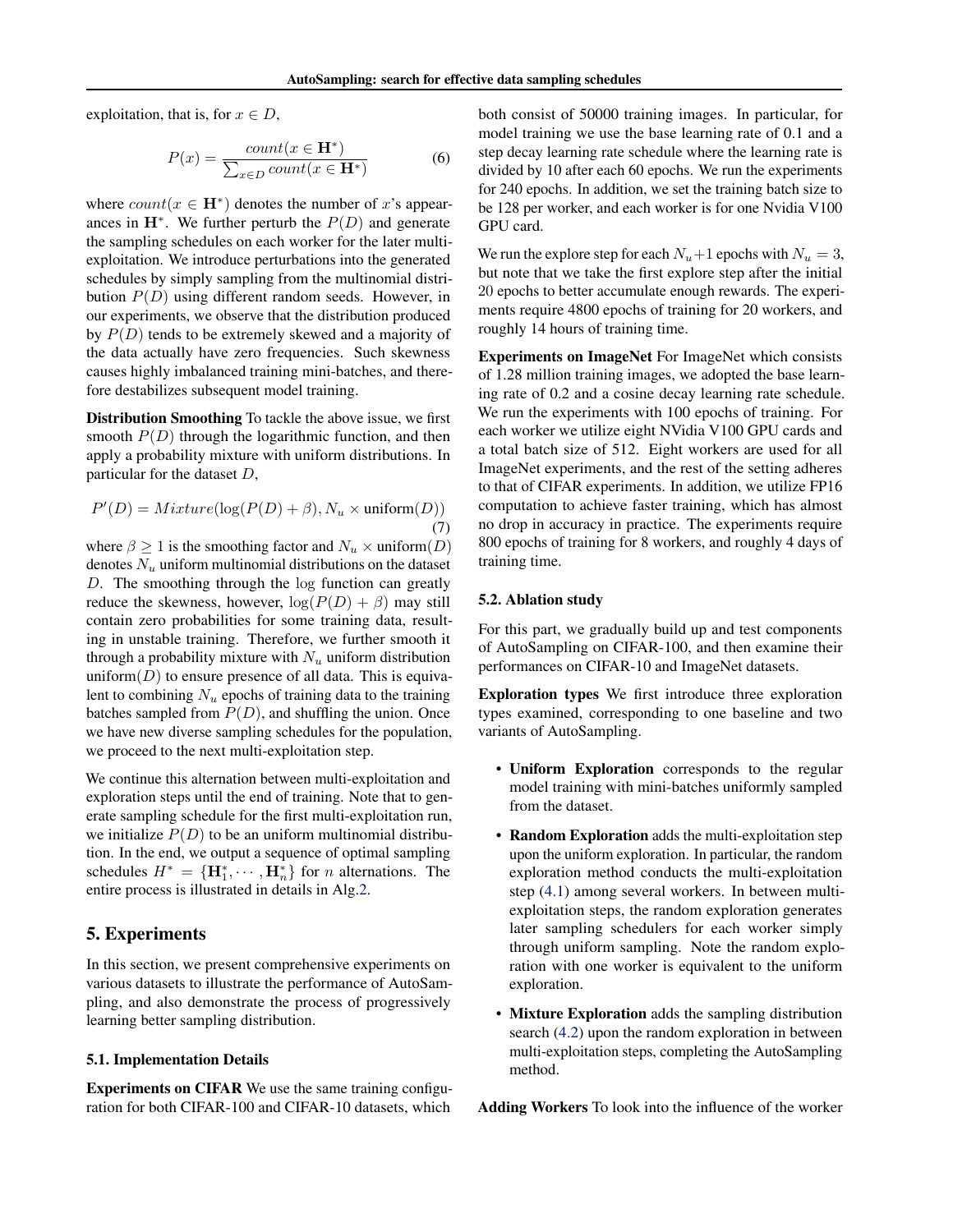| <b>NETWORK</b>                     | WORKER $(N_n)$ | INTERVAL $(N_s)$  | <b>EXPLORATION TYPE</b> | $TOP1(\%)$        |
|------------------------------------|----------------|-------------------|-------------------------|-------------------|
| RESNET18 (ZHANG ET AL., 2019)      |                |                   |                         | 78.34±0.05        |
| RESNET <sub>18</sub>               |                |                   | <b>UNIFORM</b>          | 78.46±0.035       |
| RESNET18                           | 20             | <b>80 BATCHES</b> | RANDOM                  | 78.76±0.003       |
| RESNET18                           | 20             | 20 BATCHES        | RANDOM                  | 78.99±0.003       |
| RESNET <sub>18</sub>               | 80             | 20 BATCHES        | <b>RANDOM</b>           | 79.09±0.017       |
| RESNET18                           | 20             | 20 BATCHES        | <b>MIXTURE</b>          | $79.44 \pm 0.020$ |
| <b>RESNET50 (JIN ET AL., 2019)</b> |                |                   |                         | 79.34             |
| RESNET50                           |                |                   | <b>UNIFORM</b>          | 79.70±0.023       |
| RESNET50                           | 20             | <b>80 BATCHES</b> | RANDOM                  | $80.55 + 0.129$   |
| RESNET50                           | 20             | 20 BATCHES        | RANDOM                  | $81.05 \pm 0.064$ |
| RESNET50                           | 80             | 20 BATCHES        | RANDOM                  | $81.19 \pm 0.072$ |
| RESNET50                           | 20             | 20 BATCHES        | <b>MIXTURE</b>          | 81.53 $\pm$ 0.088 |
| DENSENET121                        | 1              |                   | <b>UNIFORM</b>          | $80.13 \pm 0.028$ |
| DENSENET121                        | 20             | <b>80 BATCHES</b> | RANDOM                  | $80.62 + 0.694$   |
| DENSENET121                        | 20             | 20 BATCHES        | RANDOM                  | 81.11 $\pm$ 0.127 |
| DENSENET121                        | 80             | 20 BATCHES        | <b>RANDOM</b>           | $81.08 \pm 0.021$ |
| DENSENET121                        | 20             | 20 BATCHES        | <b>MIXTURE</b>          | $80.97 \pm 0.006$ |

<span id="page-5-0"></span>Table 1. Performance on CIFAR-100 using different configurations of AutoSampling and baselines. Worker( $N_p$ ) is the number of workers used, equivalent to the population size. Interval( $N<sub>s</sub>$ ) is the exploitation interval in terms of batches or equivalent training iterations.

Table 2. Experiments on CIFAR-10.

| <b>NETWORK</b> | <b>EXPLORATION TYPE</b> | $Top1(\%)$        |
|----------------|-------------------------|-------------------|
| RESNET18       | <b>UNIFORM</b>          | $93.01 \pm 0.009$ |
| RESNET18       | RANDOM                  | $95.86 \pm 0.003$ |
| RESNET18       | <b>MIXTURE</b>          | $95.80 \pm 0.018$ |
| RESNET50       | <b>UNIFORM</b>          | 93.60±0.004       |
| RESNET50       | RANDOM                  | $96.10 \pm 0.002$ |
| RESNET50       | <b>MIXTURE</b>          | $96.09 \pm 0.070$ |
|                |                         |                   |

Table 4. Static vs Dynamic sampling schedule on CIFAR-100 (%)

| <b>NETWORK</b> | <b>SAMPLING TYPE</b> |                 |                 |  |  |
|----------------|----------------------|-----------------|-----------------|--|--|
|                | <b>UNIFORM</b>       | <b>STATIC</b>   | <b>DYNAMIC</b>  |  |  |
| RESNET18       | $78.46 + 0.035$      | 78.80+0.007     | $79.44 + 0.020$ |  |  |
| RESNET50       | $79.70 + 0.023$      | $80.21 + 0.014$ | $81.53 + 0.088$ |  |  |

numbers, we conduct experiments using worker numbers of 1, 20, 80 respectively with the same setting ( $N_s = 20$ ) with random exploration). With the worker number of 1, the experiment is simply the normal model training using stochastic gradient descent. To show the competitiveness of our baselines, we also include recent state-of-the-art results on CIFAR-100 with ResNet-18 and ResNet-50 [\(Zhang et al.,](#page-10-0) [2019;](#page-10-0) [Jin et al.,](#page-9-0) [2019\)](#page-9-0). We notice significant performance gain using the worker number of 20 for ResNet-18, ResNet-50 and DenseNet-121 [\(He et al.,](#page-9-0) [2015;](#page-9-0) [Huang et al.,](#page-9-0) [2017\)](#page-9-0), as illustrated in Table 1. However, we note that increasing worker number from 20 to 80 only brings marginal performance gains across various model structures, as shown in Table 1. Therefore, we set the worker number to be 20 for

| Table 3. Experiments on ImageNet. |                         |            |  |  |  |
|-----------------------------------|-------------------------|------------|--|--|--|
| <b>NETWORK</b>                    | <b>EXPLORATION TYPE</b> | $Top1(\%)$ |  |  |  |
| RESNET18                          | <b>UNIFORM</b>          | 70.38      |  |  |  |
| RESNET18                          | RANDOM                  | 72.07      |  |  |  |
| RESNET18                          | <b>MIXTURE</b>          | 72.91      |  |  |  |
| RESNET34                          | <b>UNIFORM</b>          | 74.09      |  |  |  |
| RESNET34                          | RANDOM                  | 76.11      |  |  |  |
| RESNET34                          | <b>MIXTURE</b>          | 76.92      |  |  |  |

the rest of the experiments.

Shortening Exploitation Intervals To study the effects of the shortened exploitation interval, we run experiments using different exploitation intervals of 20 and 80 batches(iterations) respectively. As shown in Table 1, models with the shorter exploitation interval of 20 batches(iterations) perform better than the one with the longer exploitation interval across all three network structures, conforming to our assumptions that the reward collected reflects value of each data used in the exploitation interval. This result adheres to our intuition that shorter exploitation interval can encourage the sampler to accumulate more rewards to learn better sampling schedules. For the rest of this section we keep the exploitation interval of 20.

Adding Exploration Type We further add mixture as the exploration type to see the effects of learning the underlying sampling distribution, and completing the proposed method. As shown in Table 1, with ResNet-18 and ResNet-50 we push performance higher with the mixture exploration, and outperform the baseline method by about 1 and 1.8 percentage on CIFAR-100 respectively. However, we found that it is not true in the case of DenseNet-121 and this case may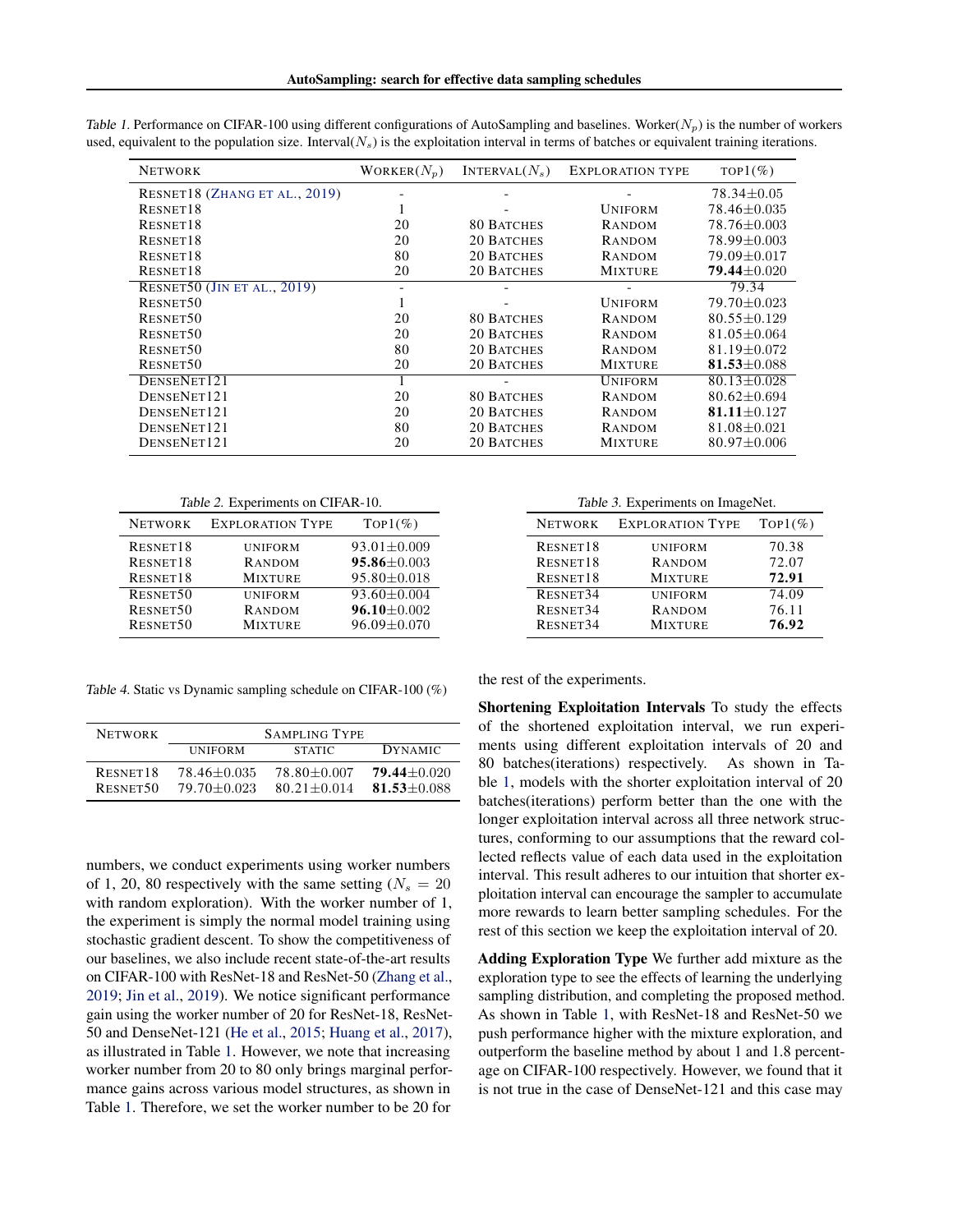<span id="page-6-0"></span>

Figure 2. The comparison between histograms estimated from the sampling schedules of Epoch 80, 160 and 240 from CIFAR-100 with ResNet-18. We divide the 50000 training images into 500 segments of 100 images, and calculate the histograms of total data counts of all segments. We reorder the x-axis based on the ranking of data counts for epoch 240 for easier comparison.

Table 5. Transfer of sampling distributions learned by three model structures to ResNet-50 on CIFAR-100 (%). UNIFORM denotes the baseline result using uniform sampling distribution.

| <b>NETWORK</b> | <b>SAMPLING SCHEDULE SOURCE</b> |                                 |          |                         |
|----------------|---------------------------------|---------------------------------|----------|-------------------------|
|                | <b>UNIFORM</b>                  | RESNET18                        | RESNET50 | DENSENET <sub>121</sub> |
| RESNET50       | 79.70+0.023                     | $80.27 + 0.014$ $80.21 + 0.014$ |          | $80.47 + 0.194$         |

be attributed to the bigger capacity of DenseNet-121.

Generalization Over Datasets In addition, we experiment on other datasets. We report the results on CIFAR10 in Table [2](#page-5-0) and the results of ResNet-18, ResNet-34 on ImageNet in Table [3.](#page-5-0) For CIFAR-10, we notice that the mixture and random exploration methods are comparable while both outperforming the uniform baseline, and we believe it is due to the simplicity of the dataset. In the more challenging ImageNet, the mixture exploration outperforms the random exploration by a clear margin. We also compare our AutoSampling with some recent non-uniform sampling methods on CIFAR-100, which can be found in [5.6.](#page-8-0)

#### 5.3. Static vs Dynamic Schedules

We aim to see if the final sampling distribution estimated by our AutoSampling is sufficient to produce robust sampling schedules. In another word, we wish to know training with the AutoSampling is either a process of learning a robust sampling distribution, or a process of dynamically adjusting the sampling schedule for optimal training. To this end, we conduct training using different sampling schedules. First, we calculate the sampling distribution estimated throughout the learning steps of AutoSampling, and use it to generate the sampling schedule of a full training process, which we denote as STATIC. Moreover, we represent the sampling schedule learned using AutoSampling as DYNAMIC, since AutoSampling dynamically adjust the sampling schedule alongside the training process. Finally, we denote the baseline method as UNIFORM, which uses the sampling schedule generated from uniform distribution.

We report results on CIFAR-100 with ResNet-18 and ResNet-50 in Table [4.](#page-5-0) Models trained with STATIC sampling schedules exceed the baseline UNIFORM significantly, indicating the superiority of the learned sampling distribution over the uniform distribution. It shows the ability of AutoSampling to learn good sampling distribution. Nonetheless, note that models trained with DYNAMIC sampling schedules outperform models trained with STATIC, by a margin bigger than the one between STATIC and UNIFORM. This result shows the fact that despite the AutoSampling's capability of learning good sampling distribution, its flexibility during training matters even more. Moreover, this phenomenon also indicates that models at different stages of learning process may require different sampling distributions to achieve optimal training. One single sampling distribution, even gradually estimated using AutoSampling, seems incapable of covering the needs from different learning stages. We plot the histograms of data counts in training estimated from schedules of different learning stages with ResNet-18 on CIFAR-100 in Fig.2, showing the great differences between optimized sampling distributions from different epochs.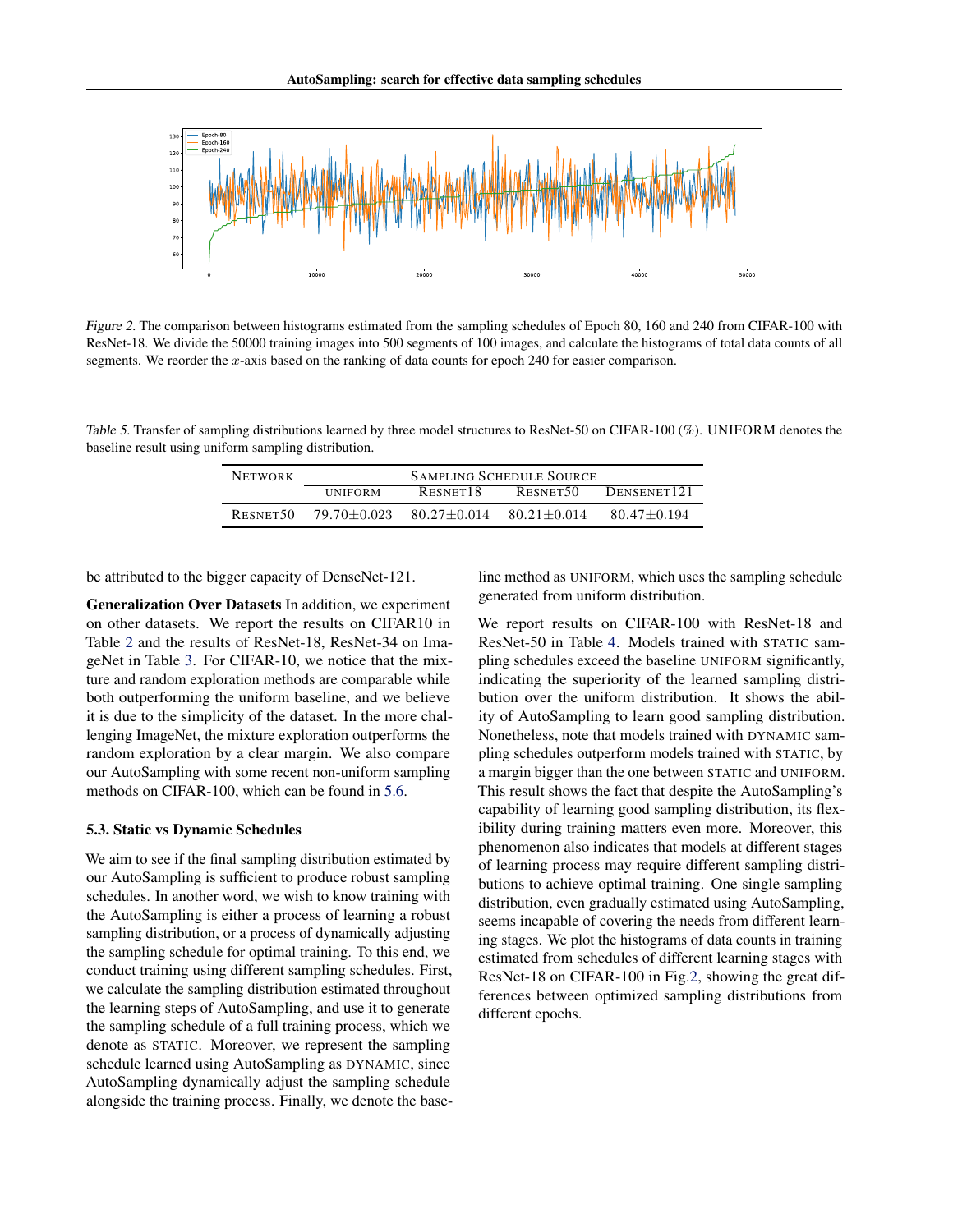| AutoSampling: search for effective data sampling schedules |  |  |  |
|------------------------------------------------------------|--|--|--|
|                                                            |  |  |  |

<span id="page-7-0"></span>

| Methods             | <b>Network</b>  | Baseline $(\% )$ | With method $(\% )$ | Improvement $(\% )$ |
|---------------------|-----------------|------------------|---------------------|---------------------|
| <b>DLIS</b>         | WRN-28-2        | 66.0             | 68.0                | 2.0                 |
| AutoSampling (ours) | <b>WRN-28-2</b> | 73.37±1.09       | $76.24 \pm 1.02$    | 2.87                |
| <b>RAIS</b>         | ResNet18        | 76.4             | 76.4                | 0.0                 |
| AutoSampling (ours) | ResNet18        | 78.46±0.035      | $79.44 \pm 0.020$   | 0.98                |

Table 6. Comparisons among AutoSampling and existing sampling methods on CIFAR-100

## 5.4. Analyzing sampling schedules learned by AutoSampling

To further investigate the sampling schedule learned by AutoSampling, we review the images at the tail and head part of the sampling spectrum. In particular, given a sampling schedule learned we rank all images based on their numbers of appearances in the training process. Training images at the top and bottom of the order are extracted, corresponding to high and low probabilities of being sampled respectively. In Fig.3, we show 4 classes of exemplary images. Conforming to our presumption, the sampling probability seems to indicate the difficulty of each training image. The images of low probability tend to have clearer imagery features enabling easy recognition, while the images of high probability tend to be more obscure. This result indicates that the sampling schedule learned by AutoSampling may possess some hard samples mining ability.

We also make comparisons between the sampling frequency of each training image and its loss values of different training epochs on CIFAR-100. As shown in Fig. [4,](#page-8-0) across different learning stages the correlation between loss values and sampling frequencies of training data is not strong. The high chance of being sampled by AutoSampling does not necessarily lead to high loss values, which demonstrates that AutoSampling is not merely over-sampling difficult samples, and therefore has more potential beyond simple visually hard example mining. The resulting sampling schedule learned by AutoSampling might be significantly different from the one guided by loss.

In addition, we notice that the images of low probability also contain low quality images. For instance, in Fig.3 the leftmost image of CAMAL class contains only legs. This shows that AutoSampling may potentially rule out problematic training data for better training.

Furthermore, we examine the transfer ability of sampling distributions learned by AutoSampling to other network structures. Specifically, we run training on ResNet-50 [\(He](#page-9-0) [et al.,](#page-9-0) [2015\)](#page-9-0) using STATIC sampling schedule generated by three distributions learned by AutoSampling on 3 different models. As shown in Table [5,](#page-6-0) using sampling schedules learned by AutoSampling from other models, we demonstrate similar improvements over the UNIFORM baseline.



Figure 3. Example images on the head and tail of the sampling spectrum. The images on the left are the ones with low sampling probability, while the images on the right more likely to be sampled. We obtain these images using AutoSampling with the ResNet-18 model on CIFAR-100.

This result showing generalization across model structures, combined with the above observations on images of different sampling probability, indicates that there may exist a common optimal sampling schedule determined by the intrinsic property of the data rather than the model being optimized. Our AutoSampling is an effort to gradually converge to such an optimal schedule.

#### 5.5. Discussions

The experimental results and observations from Section [5.3](#page-6-0) and 5.4 shed light on the possible existence of an optimal sampling schedule, which relies only on the intrinsic property of the data and the learning stage of the model, regardless of the specific model structure or any human prior knowledge. The AutoSampling method is able to provide relatively enough rewards in the searching process compared to other related works, leading to sufficient convergence towards the desired sampling schedule. Once obtained, the desired sampling schedule may also be generalized over other model structures for robust training, as shown in Table [5.](#page-6-0) Although AutoSampling requires relatively large amount of computing resources to find a robust sampler, we want to point out that the efficiency of our method can be improved through better training techniques. Moreover, the possibility of an optimal sampling schedule relying solely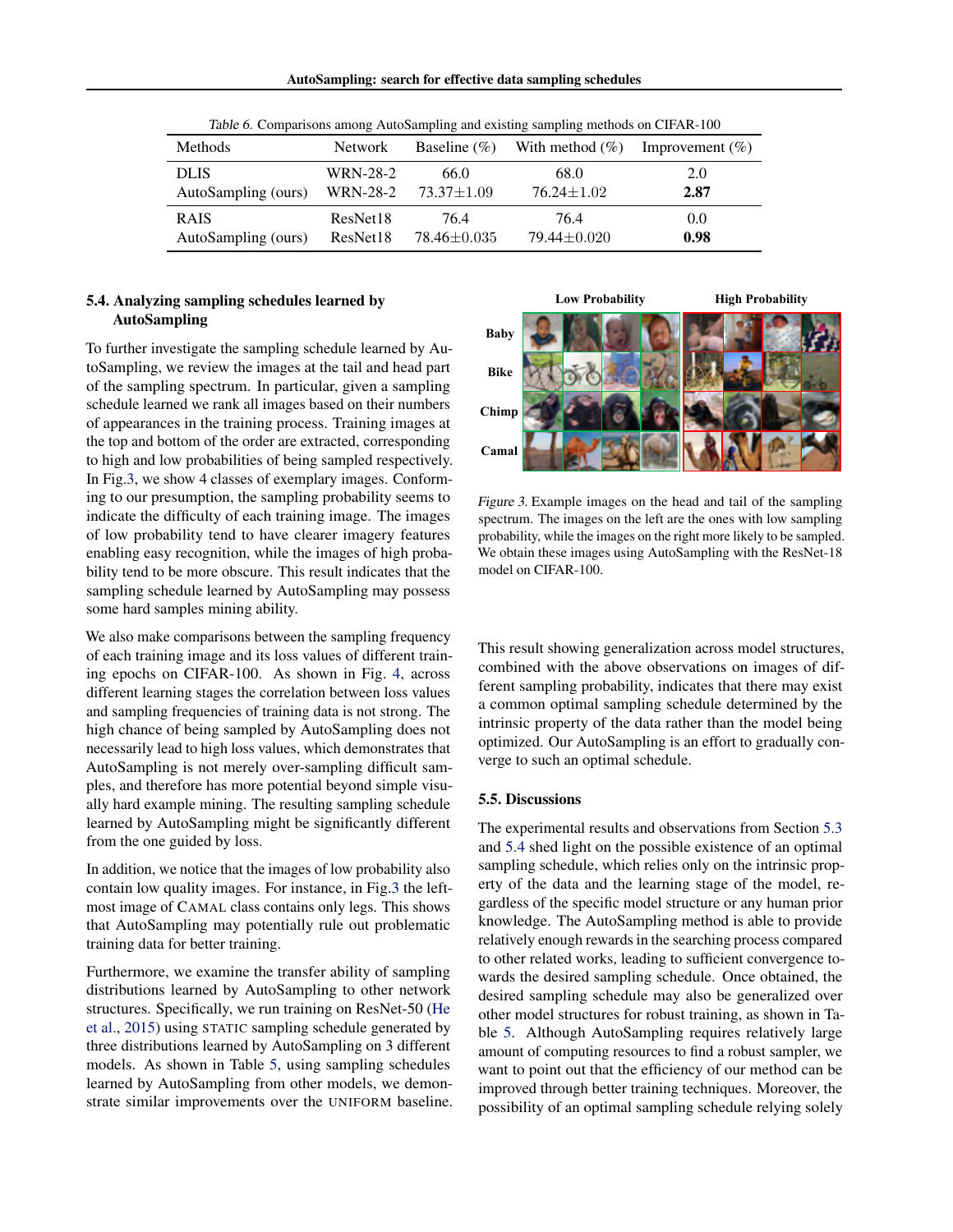<span id="page-8-0"></span>

Figure 4. The comparison between the sampling frequency of each training image and its loss values of Epoch 80, 160 and 240 from CIFAR-100 with ResNet-18. We randomly selected 500 training images, and calculate their sampling frequency and loss values. The x-axis is the indexes of 500 training images, while the left y-axis denotes loss values and the right y-axis denotes the sampling frequency. The blue line represents the sampling frequencies and the red line represents the loss values of all 500 images. As we can see from the figure, the two lines are not obviously correlated.

on the data themselves may indicate more efficient sampling policy search algorithms, if one can quickly and effectively determine data value based on its property.

#### 5.6. Comparison with existing sampling methods

To better illustrate the effectiveness of our AutoSampling method, we conduct experiments in comparison with recent non-uniform sampling methods DLIS [\(Johnson &](#page-9-0) [Guestrin,](#page-9-0) [2018\)](#page-9-0) and RAIS [\(Katharopoulos & Fleuret,](#page-9-0) [2018\)](#page-9-0). DLIS [\(Johnson & Guestrin,](#page-9-0) [2018\)](#page-9-0) achieves faster convergence by selecting data reducing gradient norm variance, while RAIS [\(Katharopoulos & Fleuret,](#page-9-0) [2018\)](#page-9-0) does so through approximating the ideal sampling distribution using robust optimization. The comparison is recorded in Table [6.](#page-7-0)

First, we run AutoSampling using Wide Resnet-28- 2 [\(Zagoruyko & Komodakis,](#page-10-0) [2016\)](#page-10-0) on CIFAR-100 with the training setting aligned roughly to [\(Katharopou](#page-9-0)[los & Fleuret,](#page-9-0) [2018\)](#page-9-0). AutoSampling achievs improvement of roughly 3 percentage points (73.37 $\pm$ 1.09%  $\rightarrow$ 76.24 $\pm$ 1.02%), while [Katharopoulos & Fleuret](#page-9-0) shows improvement of 2 percentage points (66.0%  $\rightarrow$  68.0 %). Second, we report the comparisons between AutoSampling and RAIS on CIFAR-100. [Johnson & Guestrin](#page-9-0) shows no improvement (76.4%  $\rightarrow$  76.4 %) on accuracy and 0.027 (0.989  $\rightarrow$  0.962) decrease in validation loss, while our method shows improvement of 0.008 (78.6%  $\rightarrow$  79.4%) on accuracy and 0.014 (0.886  $\rightarrow$  0.872) decrease in validation loss. As such, our method demonstrates improvements over existing non-uniform sampling methods.

# 6. Conclusions

In this paper, we introduce a new search based AutoSampling scheme to overcome the issue of insufficient rewards for optimizing high-dimensional sampling hyper-parameter by utilizing a shorter period of reward collection. In particular, we leverage the population-based training framework [\(Jaderberg et al.,](#page-9-0) [2017\)](#page-9-0). We use a shortened exploitation interval to search in the local data space and provide sufficient rewards. For the exploration step, we estimate sampling distribution from the searched sampling schedule and perturb it to search in the distribution space. We test our method on CIFAR-10/100 and ImageNet datasets [\(Krizhevsky,](#page-9-0) [2009;](#page-9-0) [Deng et al.,](#page-9-0) [2009\)](#page-9-0) with different networks show that it consistently outperforms the baseline methods across different benchmarks.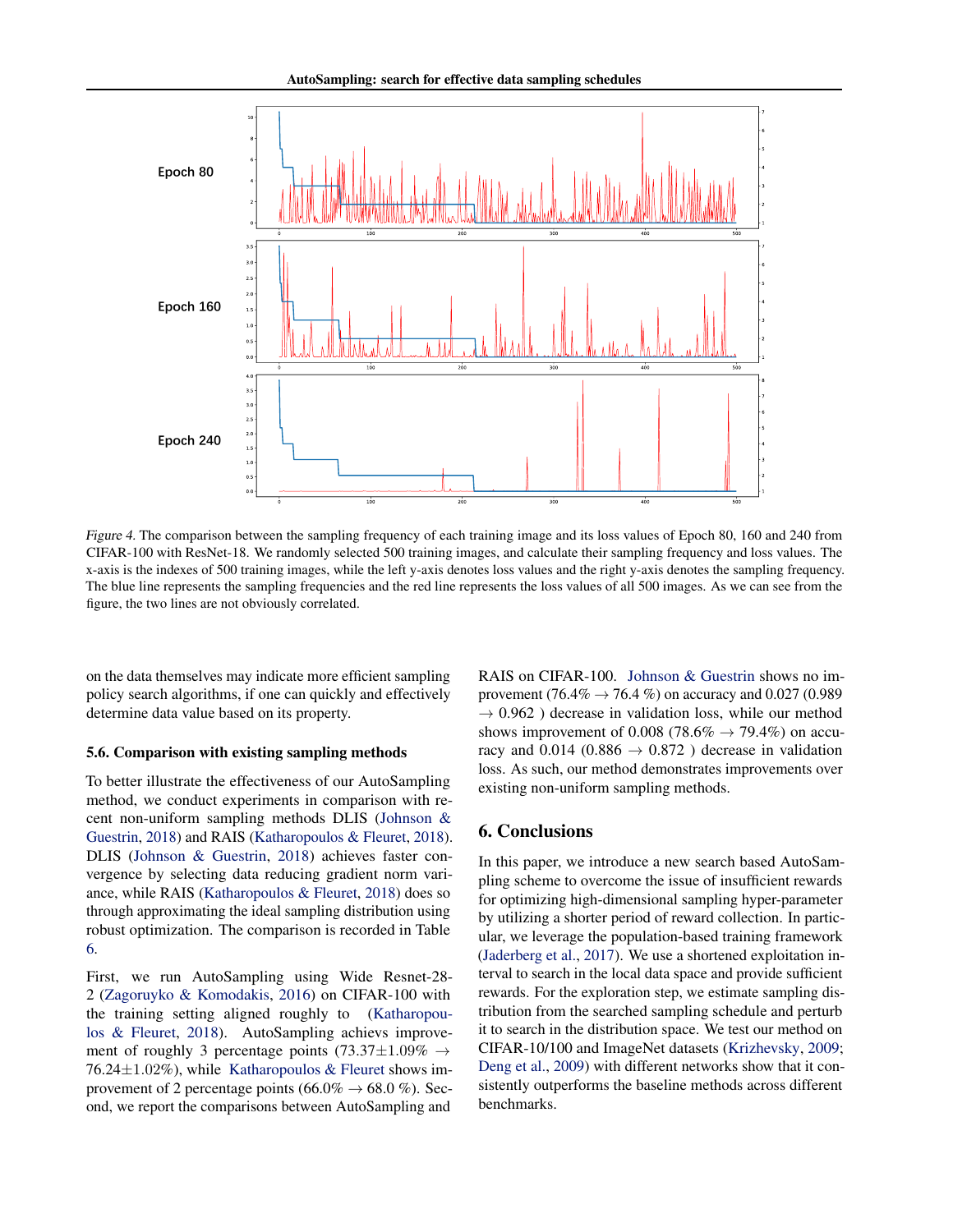## <span id="page-9-0"></span>References

- Bengio, Y., Louradour, J., Collobert, R., and Weston, J. Curriculum learning. In *Proceedings of the 26th Annual International Conference on Machine Learning*, ICML '09, pp. 41–48, New York, NY, USA, 2009. Association for Computing Machinery. ISBN 9781605585161. doi: 10.1145/1553374.1553380. URL [https://doi.](https://doi.org/10.1145/1553374.1553380) [org/10.1145/1553374.1553380](https://doi.org/10.1145/1553374.1553380).
- Bergstra, J. and Bengio, Y. Random search for hyperparameter optimization. *J. Mach. Learn. Res.*, 13(null): 281–305, February 2012. ISSN 1532-4435.
- Byrd, J. and Lipton, Z. C. Weighted risk minimization & deep learning. *CoRR*, abs/1812.03372, 2018. URL <http://arxiv.org/abs/1812.03372>.
- Cubuk, E. D., Zoph, B., Mané, D., Vasudevan, V., and Le, Q. V. Autoaugment: Learning augmentation policies from data. *CoRR*, abs/1805.09501, 2018. URL [http:](http://arxiv.org/abs/1805.09501) [//arxiv.org/abs/1805.09501](http://arxiv.org/abs/1805.09501).
- Deng, J., Dong, W., Socher, R., Li, L.-J., Li, K., and Fei-Fei, L. ImageNet: A Large-Scale Hierarchical Image Database. In *CVPR09*, 2009.
- Drummond, C., Holte, R. C., et al. C4. 5, class imbalance, and cost sensitivity: why under-sampling beats over-sampling. In *Workshop on learning from imbalanced datasets II*, volume 11, pp. 1–8. Citeseer, 2003.
- Estabrooks, A., Jo, T., and Japkowicz, N. A multiple resampling method for learning from imbalanced data sets. *Computational intelligence*, 20(1):18–36, 2004.
- Fan, Y., Tian, F., Qin, T., Bian, J., and Liu, T. Learning what data to learn. *CoRR*, abs/1702.08635, 2017. URL <http://arxiv.org/abs/1702.08635>.
- He, K., Zhang, X., Ren, S., and Sun, J. Deep residual learning for image recognition. *CoRR*, abs/1512.03385, 2015. URL <http://arxiv.org/abs/1512.03385>.
- Ho, D., Liang, E., Stoica, I., Abbeel, P., and Chen, X. Population based augmentation: Efficient learning of augmentation policy schedules. *CoRR*, abs/1905.05393, 2019. URL <http://arxiv.org/abs/1905.05393>.
- Huang, G., Liu, Z., van der Maaten, L., and Weinberger, K. Q. Densely connected convolutional networks. In *The IEEE Conference on Computer Vision and Pattern Recognition (CVPR)*, July 2017.
- Jaderberg, M., Dalibard, V., Osindero, S., Czarnecki, W. M., Donahue, J., Razavi, A., Vinyals, O., Green, T., Dunning, I., Simonyan, K., Fernando, C., and Kavukcuoglu, K. Population based training of neural networks. *CoRR*, abs/1711.09846, 2017. URL [http://arxiv.org/](http://arxiv.org/abs/1711.09846) [abs/1711.09846](http://arxiv.org/abs/1711.09846).
- Jesson, A., Guizard, N., Ghalehjegh, S. H., Goblot, D., Soudan, F., and Chapados, N. Cased: Curriculum adaptive sampling for extreme data imbalance. In Descoteaux, M., Maier-Hein, L., Franz, A., Jannin, P., Collins, D. L., and Duchesne, S. (eds.), *Medical Image Computing and Computer Assisted Intervention MICCAI 2017*, pp. 639–646, Cham, 2017. Springer International Publishing. ISBN 978-3-319-66179-7.
- Jiang, L., Zhou, Z., Leung, T., Li, L., and Fei-Fei, L. Mentornet: Regularizing very deep neural networks on corrupted labels. *CoRR*, abs/1712.05055, 2017. URL <http://arxiv.org/abs/1712.05055>.
- Jin, X., Peng, B., Wu, Y., Liu, Y., Liu, J., Liang, D., Yan, J., and Hu, X. Knowledge distillation via route constrained optimization. In *The IEEE International Conference on Computer Vision (ICCV)*, October 2019.
- Johnson, T. B. and Guestrin, C. Training deep models faster with robust, approximate importance sampling. In Bengio, S., Wallach, H., Larochelle, H., Grauman, K., Cesa-Bianchi, N., and Garnett, R. (eds.), *Advances in Neural Information Processing Systems 31*, pp. 7265– 7275. Curran Associates, Inc., 2018. URL [http://](http://papers.nips.cc/paper/7957) [papers.nips.cc/paper/7957](http://papers.nips.cc/paper/7957).
- Jonathan Lorraine, Paul Vicol, D. D. Optimizing millions of hyperparameters by implicit differentiation. *proceedings of AISATS*, 11, 2019.
- Katharopoulos, A. and Fleuret, F. Not all samples are created equal: Deep learning with importance sampling. *CoRR*, abs/1803.00942, 2018. URL [http://arxiv.](http://arxiv.org/abs/1803.00942) [org/abs/1803.00942](http://arxiv.org/abs/1803.00942).
- Krizhevsky, A. Learning multiple layers of features from tiny images. Technical report, 2009.
- Li, Z., Wu, Y., Chen, K., Wu, Y., Zhou, S., Liu, J., and Yan, J. LAW: learning to auto weight. *CoRR*, abs/1905.11058, 2019. URL [http://arxiv.org/](http://arxiv.org/abs/1905.11058) [abs/1905.11058](http://arxiv.org/abs/1905.11058).
- Lin, T.-Y., Goyal, P., Girshick, R., He, K., and Dollár, P. Focal loss for dense object detection. In *Proceedings of the IEEE international conference on computer vision*, pp. 2980–2988, 2017.
- Loshchilov, I. and Hutter, F. Online batch selection for faster training of neural networks. *CoRR*, abs/1511.06343, 2015. URL <http://arxiv.org/abs/1511.06343>.
- MacKay, M., Vicol, P., Lorraine, J., and David Duvenaud, R. G. Self-tuning networks: Bilevel optimization of hyperparameters using structured best-response functions. *proceedings of ICLR*, abs/1903.03088, 2019. URL <https://arxiv.org/abs/1903.03088>.